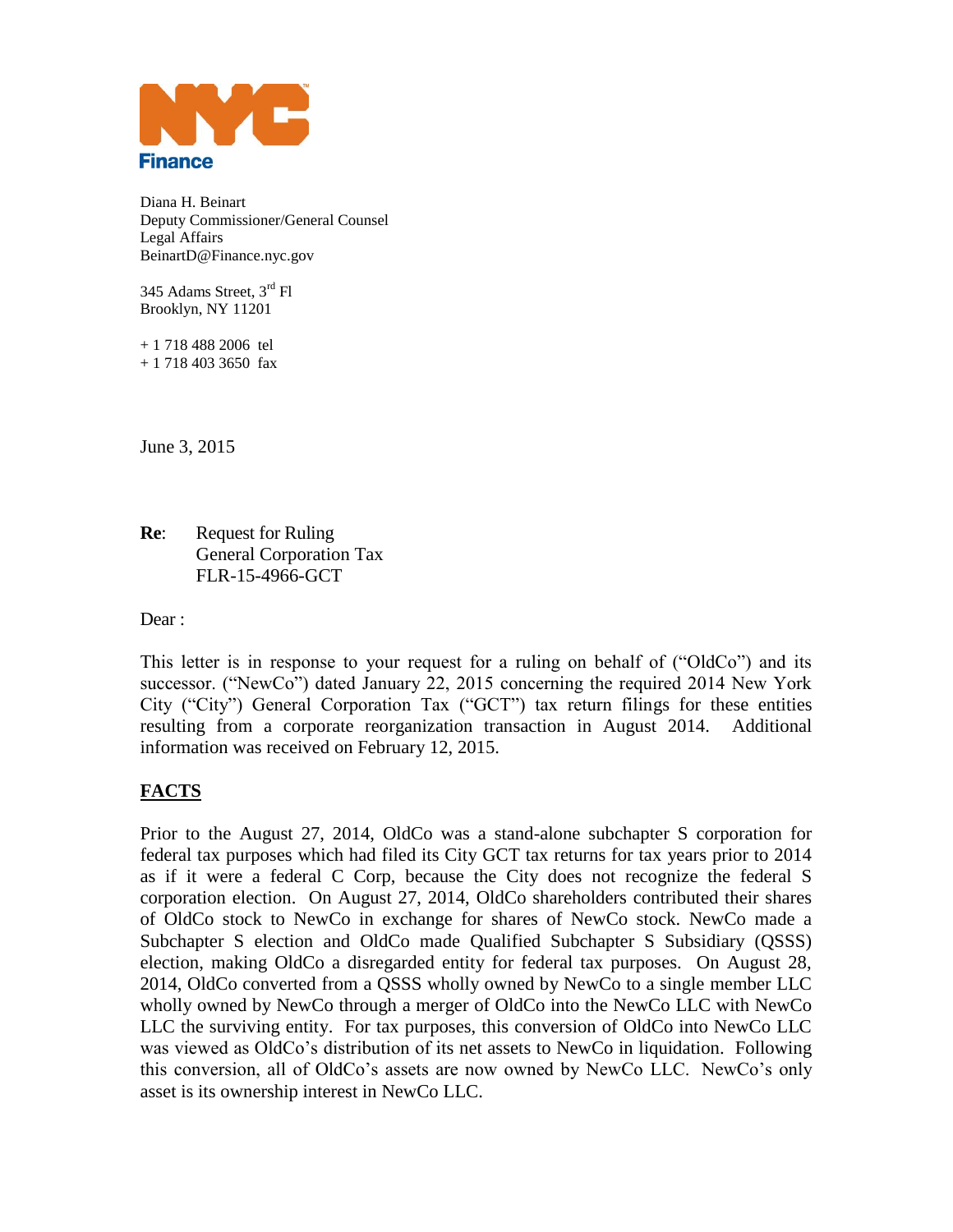Before the above-described transaction, there was a Subchapter S corporation OldCo which directly owned its assets. Following these transactions, there was a Subchapter S corporation NewCo which owned NewCo LLC which in turn owned OldCo's assets. However, inasmuch as NewCo LLC is a disregarded entity for both federal and City tax purposes, NewCo is the owner of OldCo's assets for tax purposes. Each of the above transactions qualified as a reorganization for federal tax purposes under section  $368(1)(a)(F)$  of the Internal Revenue Code ("IRC") applicable to a "mere change in identity, form or place of organization of one corporation however effected."

## **ISSUE**

Whether NewCo should file a tax return for the entire 2014 calendar tax year covering the periods in that tax year both before and after the corporate reorganization under IRC section  $368(1)(a)(F)$ ? Or, whether both OldCo must file a short period return for that part of the 2014 tax year prior to the reorganization and NewCo must a short period return covering that part of the 2014 tax year following the reorganization under IRC section  $368(1)(a)(F)?$ 

## **CONCLUSION**

NewCo should file a tax return for the entire 2014 tax year. Neither NewCo nor OldCo has to file a short period return for the period either before or after the section  $368(1)(a)$ (F) reorganization.

## **DISCUSSION**

IRC section  $368(a)(1)(F)$  applies to a "mere change in identity, form or place of organization of one corporation however effected." Here, given the nature of the reorganization transactions, there is little doubt that section  $368(a)(1)(F)$  applies to these transactions. See IRC §368(a)(1)(F); Proposed Reg. 1.368-2(m). Under IRC section 381(b), for a corporation which engages in a reorganization under IRC section  $368(a)(1)(F)$ , that part of the taxable year before the reorganization and that part of the taxable year occurring after the reorganization "constitute a single taxable year of the acquiring corporation [for federal tax purposes even if] the reorganization qualifies as a reorganization under another provision of [IRC] section 368(a)(1)…." Rev. Rul. 57-276. See also IRC § 381(b).

Despite the differences between the IRC and the GCT concerning the City's nonrecognition of the federal Subchapter S election for GCT purposes, we see no reason why the result under the facts presented here should be any different than under federal tax law. Before the above-described transaction, OldCo directly owned its assets and filed a GCT return. After the transaction, NewCo owned NewCo LLC which in turn owned OldCo's assets. However, a single member LLC is a disregarded entity for GCT purposes if it is disregarded entity for federal tax purposes. *See* Finance Mem. 99-1 (October 21, 1999). Inasmuch as NewCo LLC is a disregarded entity for both federal